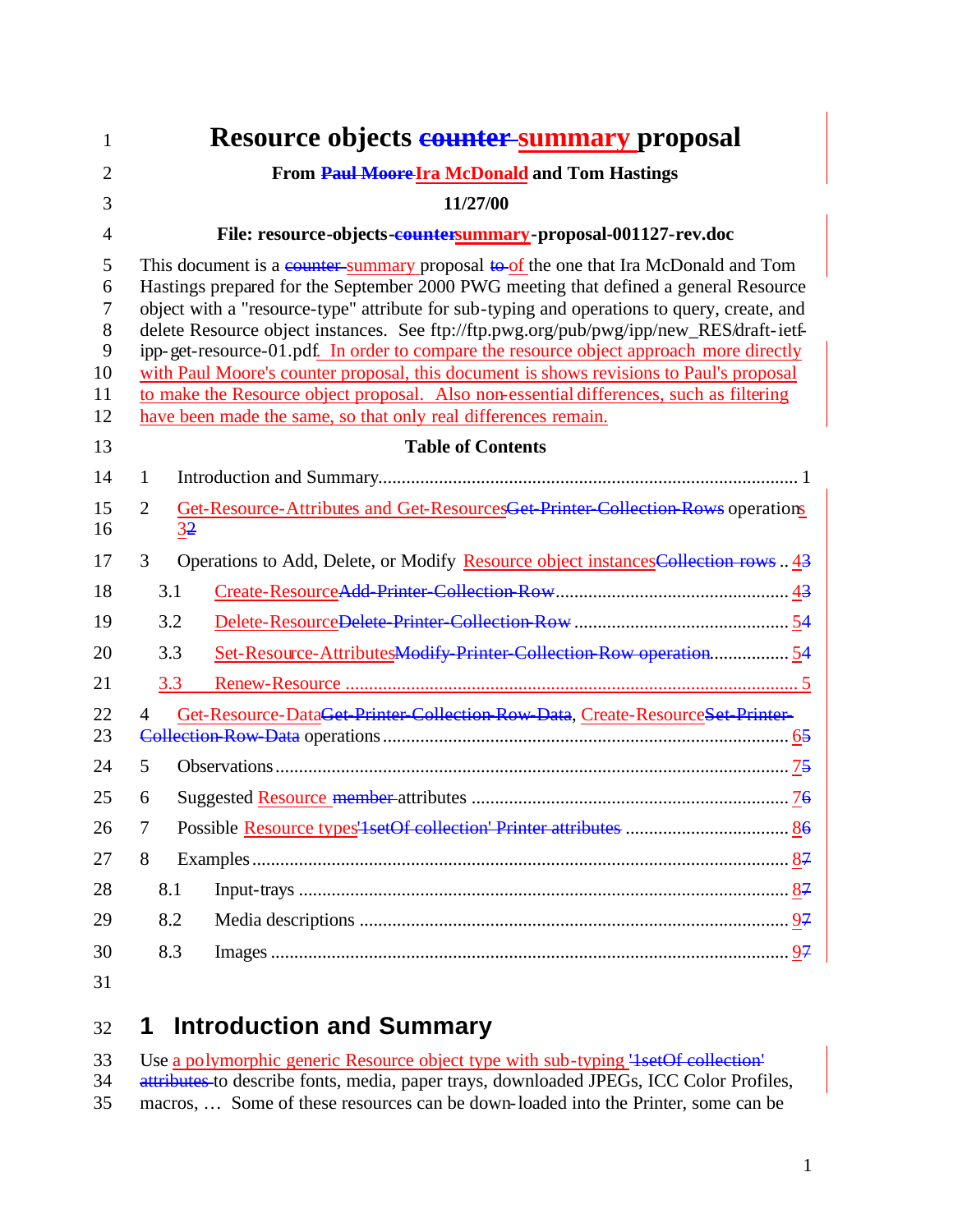- 36 installed by means outside the IPP protocol, and some can be properties or characteristics
- 37 of the Printer as it comes from the vendor or is configured by the administrator when the
- 38 Printer is installed. Some of these resources can have associated opaque binary data,
- 39 such as font data, while others consist solely of attributes.
- 40 These collection-Resource object attributes are retrieved using the regular (new) 41 GetPrinterAttributes-Get-Resource-Attributes and Get-Resources operations which are 42 modeled on the IPP/1.1 Get-Job-Attributes and Get-Jobs operations and the Get-43 Subscription-Attributes and Get-Subscriptions operations. Resource objects that can be 44 loaded are defined to have Resource Template attributes (just like Job and Subscription 45 objects), so that there are "xxx" Resource attributes and "xxx-supported" Printer 46 attributes, since they are ordinary collection attribute with an attribute syntax of '1setOf 47 collection'. More than one can be asked for in a request. All of the members of all of the 48 rows are returned (as per the current collections spec). Note: according to the collection 49 spec the "xxx-supported" Job Template attributes usually have the attribute syntax: 50 '1setOf type2 keyword', rather than '1setOf collection'. The keywords indicate which 51 member attributes are supported for the collection and the corresponding "xxx-supported" 52 indicate the values supported for each "xxx" member attribute. For such Job Template 53 attributes, a new naming convention is introduced: "xxx-rows" for the Printer attributes 54 with the attribute syntax of '1setOf collection'. 55 The "xxx-rows" (1setOf collection) attributes are never returned by Get-Printer-Attributes 56 unless they are explicitly asked for (i.e., they are never included in groups or 'all', since<br>57 there would be too much data in the response). A single row can be queried using a new there would be too much data in the response). A single row can be queried using a new 58 Get-Printer-Collection operation described in the next section. 59 The following new operations are defined for use with '<del>1setOf collection'</del> 60 attributesResource objects: 61 • Get-Resource-Attributes - returns the requested attributes of the identified 62 Resource object instance. 63 • Get-Resources Get-Printer-Collection-Rows - return the requested attributes of the 64 Resource object instances rows of a '1setOf collection Printer attribute based on a 65 simple filter supplied by the client 66 • Create-ResourceAdd-Printer-Collection-Row - add a Resource object instance 67 row to a '1setOf collection' Printer attribute 68 • Delete-ResourceDelete-Printer-Collection-Row - delete a Resource object 69 instance from the row of a '1setOf collection' Printer attribute 70 • (new) Set-Resource-Attributes Modify-Printer-Collection-Row - modify a 71 Resource object instance row of a '<del>1setOf collection'</del> Printer attribute 72 • Get-Resource-DataGet-Printer-Collection-Row-Data - same as Get-Resource-73 Attributes Get-Printer-Collection-Row, and in addition get the row's object 74 instance's associated opaque data. 75 • Create-ResourceSet-Printer-Collection-Row-Data - same as Set-Printer-76 Collection-Row, and in addition operation sets the row's object instance's 77 associated opaque data.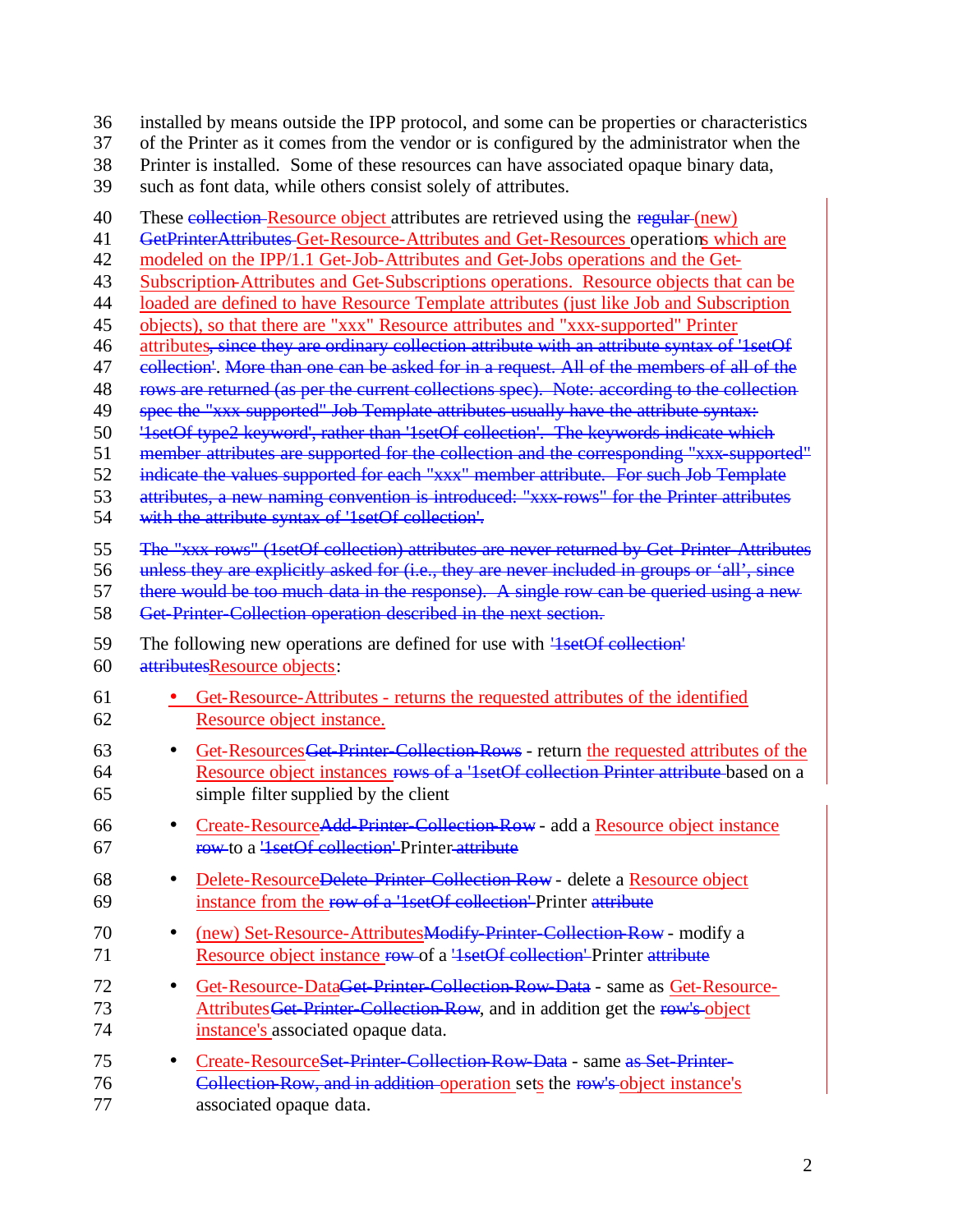| 78  | Renew-Resource - update the lease time for the Resource object instance for those               |  |  |  |  |
|-----|-------------------------------------------------------------------------------------------------|--|--|--|--|
| 79  | Resource types that have leases.                                                                |  |  |  |  |
| 80  | For consistency all six-seven operations have an Operation Attributes Group and a Printer       |  |  |  |  |
| 81  | Resource Attributes Group in each request and response. The response always includes            |  |  |  |  |
| 82  | the requested all of the member-Resource object attributes-of each row returned. In             |  |  |  |  |
| 83  | addition to the usual request operation attributes for a Printer operation, all six operations  |  |  |  |  |
| 84  | <b>MUST</b> include:                                                                            |  |  |  |  |
| 85  | "resource-type" (type2 keyword) - which indicates the type of Resource, e.g.,                   |  |  |  |  |
| 86  | 'media', 'font', 'image', 'input-tray', 'output-bin', etc.                                      |  |  |  |  |
| 87  | Either "resource-name" (name(127)) or "resource-id" (integer(1:MAX)) -                          |  |  |  |  |
| 88  | identifies the resource object instance. The Printer MUST support both.                         |  |  |  |  |
| 89  | "collection attribute" (type2 keyword) - which identifies the collection attribute to           |  |  |  |  |
| 90  | be affected. For example: "collection attribute" = 'font-rows supported'                        |  |  |  |  |
| 91  | or "collection attribute" = 'tray rows supported'                                               |  |  |  |  |
| 92  | 2 Get-Resource-Attributes and Get-ResourcesGet-                                                 |  |  |  |  |
| 93  | <b>Printer-Collection-Rows operations</b>                                                       |  |  |  |  |
| 94  | The Get-Resource-Attributes and Get-Resources operations for Resource objects follow            |  |  |  |  |
| 95  | the pattern established by the IPP/1.1 Get-Job-Attributes and Get-Jobs operations for Job       |  |  |  |  |
| 96  | objects and the Get-Subscription-Attributes and Get-Subscriptions operations for                |  |  |  |  |
| 97  | Subscription objects. The Get-Resource-Attributes operation retrieves requested                 |  |  |  |  |
| 98  | attributes from one Resource object instance specified by the Key Attribute supplied by         |  |  |  |  |
| 99  | the client.                                                                                     |  |  |  |  |
| 100 | The Get-Resources Get-Printer-Collection-Rows operation retrieves requested attributes          |  |  |  |  |
| 101 | from one or more values Resource object instances a 1 set Of collection attribute. Each         |  |  |  |  |
| 102 | collection value is called a "row". The rows-Resource objects instances are selected on         |  |  |  |  |
| 103 | the basic of a filter specified in the operation. Only one Filter Attribute is permitted and it |  |  |  |  |
| 104 | is expressed as -the only attribute in the Printer-Resource Attributes group. The Printer       |  |  |  |  |
| 105 | matches the Filter Attribute against all the member-attributes of all of the rows-Resource      |  |  |  |  |
| 106 | object instances in the collection value. The attribute name, syntax, and value of the Filter   |  |  |  |  |
| 107 | Attribute MUST be the same as one of the member-attributes in the 1setOf                        |  |  |  |  |
| 108 | eollectionResource object instance, in order to match. A value match occurs if all of the       |  |  |  |  |
| 109 | values of the Filter Attribute are a subset of the member-Resource object attribute-of a        |  |  |  |  |
| 110 | f <sub>0</sub> W.                                                                               |  |  |  |  |
| 111 | The client MUST also supply the Filter Attribute as the only attribute in a separate Printer    |  |  |  |  |
| 112 | Resource Attributes group. For example:                                                         |  |  |  |  |
| 113 | "font-point-size" = $'12'$                                                                      |  |  |  |  |
| 114 | The Printer returns all memberthe requested attributes of all Resource object instances         |  |  |  |  |
| 115 | rows of the collection-that match the Filter Attribute. Each row is returned in a separate      |  |  |  |  |
| 116 | Printer Resource Attributes group in the response (like Get-Jobs response). If no rows          |  |  |  |  |
| 117 | match then the status code 'client-error-not-found' error is returned. <b>ISSUE: Or should</b>  |  |  |  |  |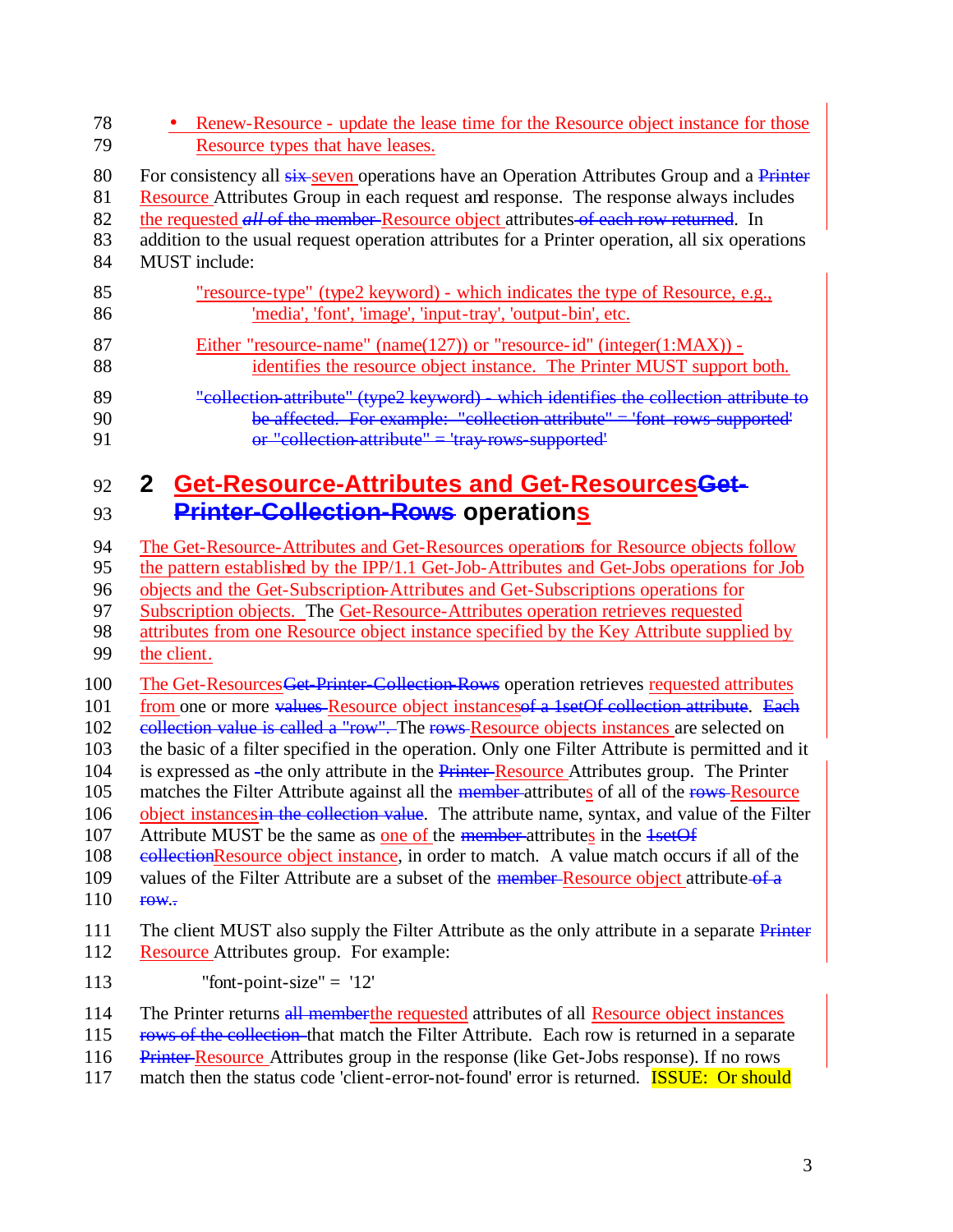- 118 the status code be 'successful-ok' (0), with an empty Printer-Resource Attributes group
- 119 returned to be more like Get-Printer-Attributes?
- 120 When a collection-Resource object type attribute with a 1setOf collection attribute syntax
- 121 is defined, the definition SHOULD specify an 'identifying member attribute', called the
- 122 Key Attribute that uniquely identifies an object instance row. No two Resource object
- 123 instances of the same type rows can have the same Key Attribute value. The role of the
- 124 Key Attribute is the same as a primary key in a data base. The Key Attribute facilitates
- 125 direct indexing into 1setOf collection attributesResource object instances. Possible
- 126 examples could be tray name, media name, font name, etc. In some cases the identifying 127 member attribute could be a printer generated unique ID.
- 128 If a Resource object type definition a collection attribute has a '1setOf collection' attribute
- 129 syntax, but the definition of that attribute does not indicate which member attribute is the
- 130 Key Attribute, that collection attribute Resource object type MAY still be used in the Get-
- 131 Resources Get-Printer-Collection-Rows operation, but there is no way for the client to
- 132 unambiguously request a single object instancerow.

# 133 **3 Operations to Add, Delete, or Modify Resource object**  134 **instancesCollection rows**

- 135 The operations defined in this section add, delete, or modify a Resource object instance
- 136 for object types row in a '1setOf collection' Printer attribute that is defined to have a Key 137 Attribute.
- 138 These operations do not work on all Resource typescollections— there are some
- 139 e<del>ollections</del> Resource types that represent state or non-logical capabilities of the device
- 140 (paper loaded, input trays, etc.). In this case these collections Resource instances are
- 141 read-only (either by definition or in a particular implementation).
- 142 There also can exist Printer collectionResource object attributes that represent collections
- 143 objects that are software modifiable entities but that are still not updated via these
- 144 operations in an implementation. For example fonts could be loaded by a specific set of
- 145 font management operations, rather than these operations.
- 146 What this means is that the collection-Resource object querying can be used on all
- 147 entities that are represented as  $\frac{1}{3}$  set Of collection Resource objects but there can be many
- 148 mechanisms that create those collections instances. The definition of the collection
- 149 Resource object type MUST indicate how the rows are created, modified, and removed.

## 150 *3.1 Create-ResourceAdd-Printer-Collection-Row*

- 151 This operation adds a collection row to an existing '1setOf collection' Printer attribute
- 152 Resource object instance provided that the collection-Resource object type definition
- 153 defined a Key Attribute.
- 154 In addition to the "collection-attribute" resource-type" and either "resource-name" or
- 155 "resource-id" operation attributes, the client MUST supply the Key Attribute as the first
- 156 attribute in the **Printer-Resource** Attributes group in the request. For example, "font-
- 157 name" = 'TimesRomanItalic'. The client supplies the remaining attributes for the row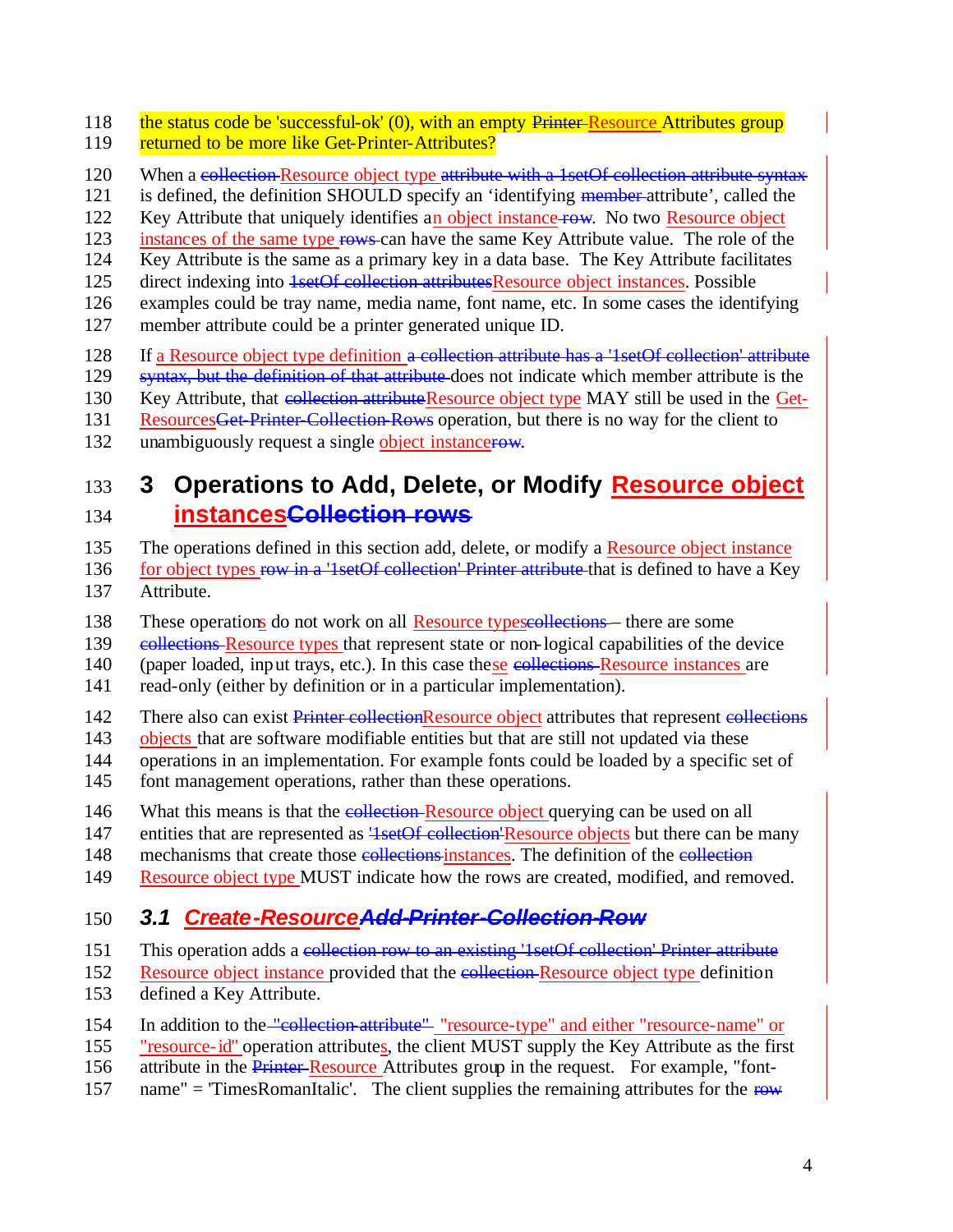- 158 object instance as the remaining attributes in the Printer-Resource Attributes group. For
- 159 example, "font-size" = '12', "font-style" = 'italic', etc.
- 160 If the row-object instance already exists, the Printer MUST reject the request and return 161 the (new) 'client-error-row-already-exists'.
- 162 If the "collection-attributeresource-type" does not specify a <del>'1setOf collection' attribute</del>
- 163 Resource type whose definition includes a Key Attribute or the first attribute in the
- 164 Printer Resource Attributes group is not the Key Attribute defined for the
- 165 eollectionResource type, the Printer MUST reject the request with the 'client-error-bad-
- 166 request'.

# 167 *3.2 Delete-ResourceDelete-Printer-Collection-Row*

- 168 This operation deletes a collection row from an existing '1setOf collection' Printer
- 169 attribute Resource object instance provided that the Resource object type collection
- 170 definition defined a Key Attribute.
- 171 In addition to the "resource-type" and either "resource-name" or "resource-id"

172 "**Evaluation-attribute"** operation attributes, the client MUST supply the Key Attribute as

173 the only attribute in the **Printer-Resource** Attributes group in the request. For example,

- 174 "font-name" = 'TimesRoman'.
- 175 If the row-object instance does not exist, the Printer MUST reject the request and return 176 the 'client-error-not-found' error status code.
- 177 If the "resource-typecollection-attribute" does not specify a <del>'1setOf collection' attribute</del>
- 178 Resource type whose definition includes a Key Attribute or the only attribute in the
- 179 Printer-Resource Attributes groups is not the Key Attribute defined for the
- 180 eollectionResource type, the Printer MUST reject the request with the 'client-error-bad-181 request'.

### 182 *3.3 Set-Resource-AttributesModify-Printer-Collection-Row*  183 *operation*

- 184 This attribute-operation modifies an existing Resource object instance collection row of
- 185 an '1setOf collection' Printer attribute provided that the collection Resource object type 186 definition defined a Key Attribute.
- 187 In addition to the "resource-type" and either "resource-name" or "resource-id"
- 188 "**Evillection attribute**" operation attributes, the client MUST supply the Key Attribute as
- 189 the first attribute in the Printer-Resource Attributes group in the request. For example,
- 190 "font-name" = 'TimesRomanItalic'. The client supplies the remaining attributes to be
- 191 modified for the row as the remaining attributes in the Printer-Resource Attributes group.
- 192 For example, "font-size" = '12', "font-style" = 'italic', etc. Any member Resource
- 193 attributes of the row-object instance that the client omits are unchanged.
- 194 If the row-object instance does not exist, the Printer MUST reject the request and return
- 195 the 'client-error-not-found' error status code.
- 196 If the "collection-attributeresource-type" does not specify a <del>'1setOf collection' attribute</del>
- 197 Resource type whose definition includes a Key Attribute or the first attribute in the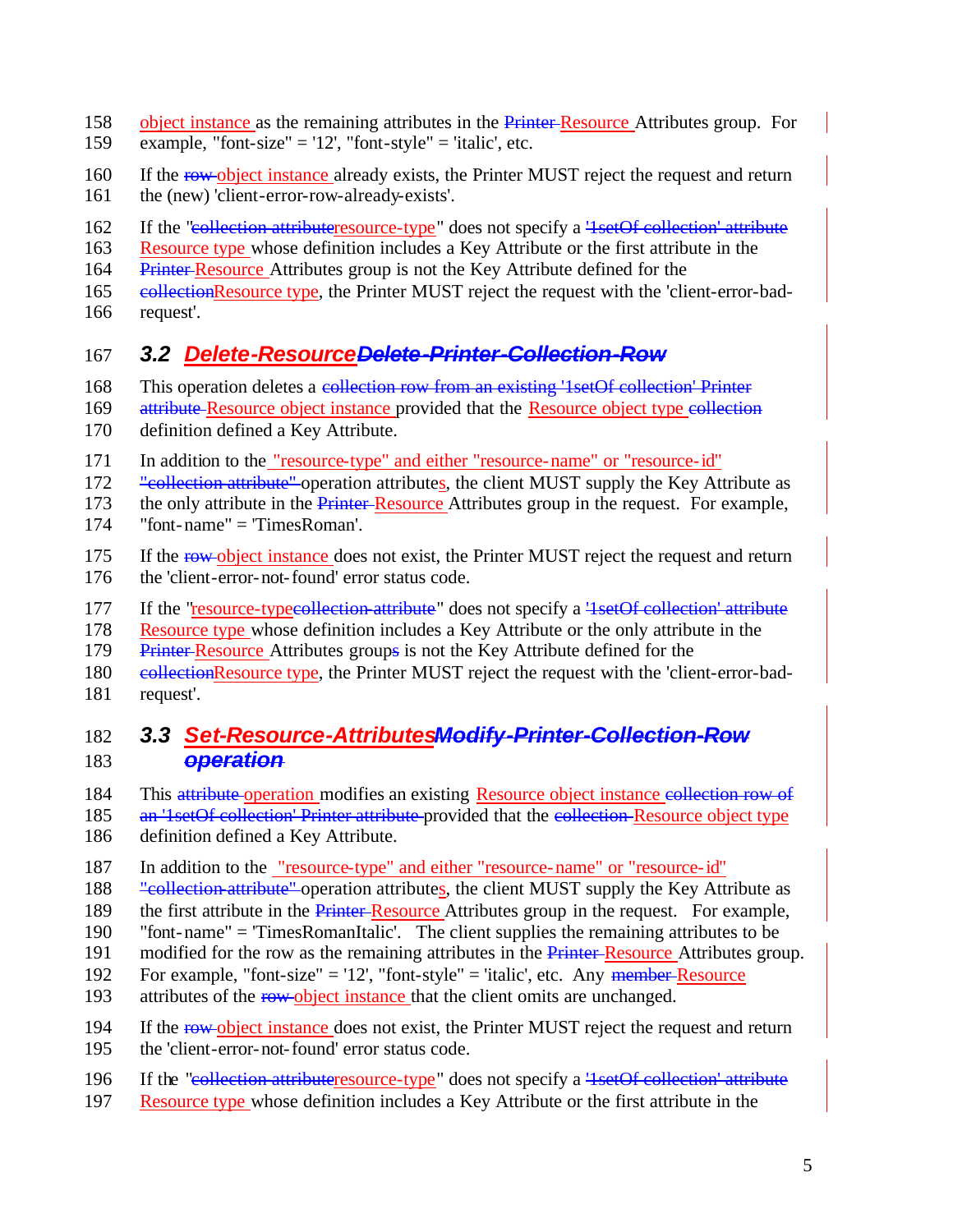- 198 Printer Resource Attributes groups is not the Key Attribute defined for the
- 199 eollectionResource type, the Printer MUST reject the request with the 'client-error-bad-request'.

#### *3.4 Renew-Resource*

- This operation renews the lease for the specified Resource object instance provided that the Resource object type definition defined a Key Attribute.
- In addition to the "resource-type" and either "resource-name" or "resource-id" operation
- attributes, the client MUST supply the Key Attribute as the first attribute in the Resource
- Attributes group in the request. For example, "font-name" = 'TimesRomanItalic'. The
- client supplies the "xxx-lease-duration" attributes as the remaining attribute in the
- Resource Attributes group. For example, "font-lease-duration" = nnn.
- If the object instance does not exist, the Printer MUST reject the request and return the 'client-error-not-found' error status code.
- If the "resource-type" does not specify a Resource type whose definition includes a Key
- Attribute or the first attribute in the Resource Attributes groups is not the Key Attribute
- defined for the Resource type or the Resource type definition does not include an "xxx-
- lease-duration" attribute, the Printer MUST reject the request with the 'client-error-bad-
- request'.

# **4 Get-Resource-DataGet-Printer-Collection-Row-Data,**

# **Create-ResourceSet-Printer-Collection-Row-Data**

# **operations**

- 219 Some '<del>1setOf collection' attributesResource types</del> may have data associated with each 220 instance their rows. In this case then one choice available to the designer of the collection
- 221 Resource type is to use the Get-Resource-Data and Create-Resource Get-Printer-
- 222 Collection-Row-Data and Set-Printer-Collection-Row-Data operations to read and write
- opaque blobs (as well as the Resource object attributes).
- 224 For the Get-Resource-Data<del>Get-Printer-Collection-Row-Data</del>, the client supplies the
- 225 "eollection attributeresource-type" name and the Key Attribute as in the other Collection
- 226 Row Resource operations. The requested Resource object row's attributes are returned in
- 227 the Printer-Resource Attributes Group, followed by the data as a data stream in the
- response (packaged the same way the print-job's data is following the 'end-of-attributes-tag').
- 230 The data is sent in the same way using the Create-Resource Set-Printer-Collection-Row-231 <del>Data</del> operation.
- 232 Note that for some collection-Resource types it might be possible to read the data but not
- write it (uploading font metrics from ROM for example). Also it might be possible to
- write it but not read it (macros are not intended to be used outside the printer so there is
- not point in providing read capabilities).
- 236 Alternative design #1. There is a member attribute for each row that specifies a URI for
- 237 the data. The Add-Printer-Collection-Row operation returns the URI generated by the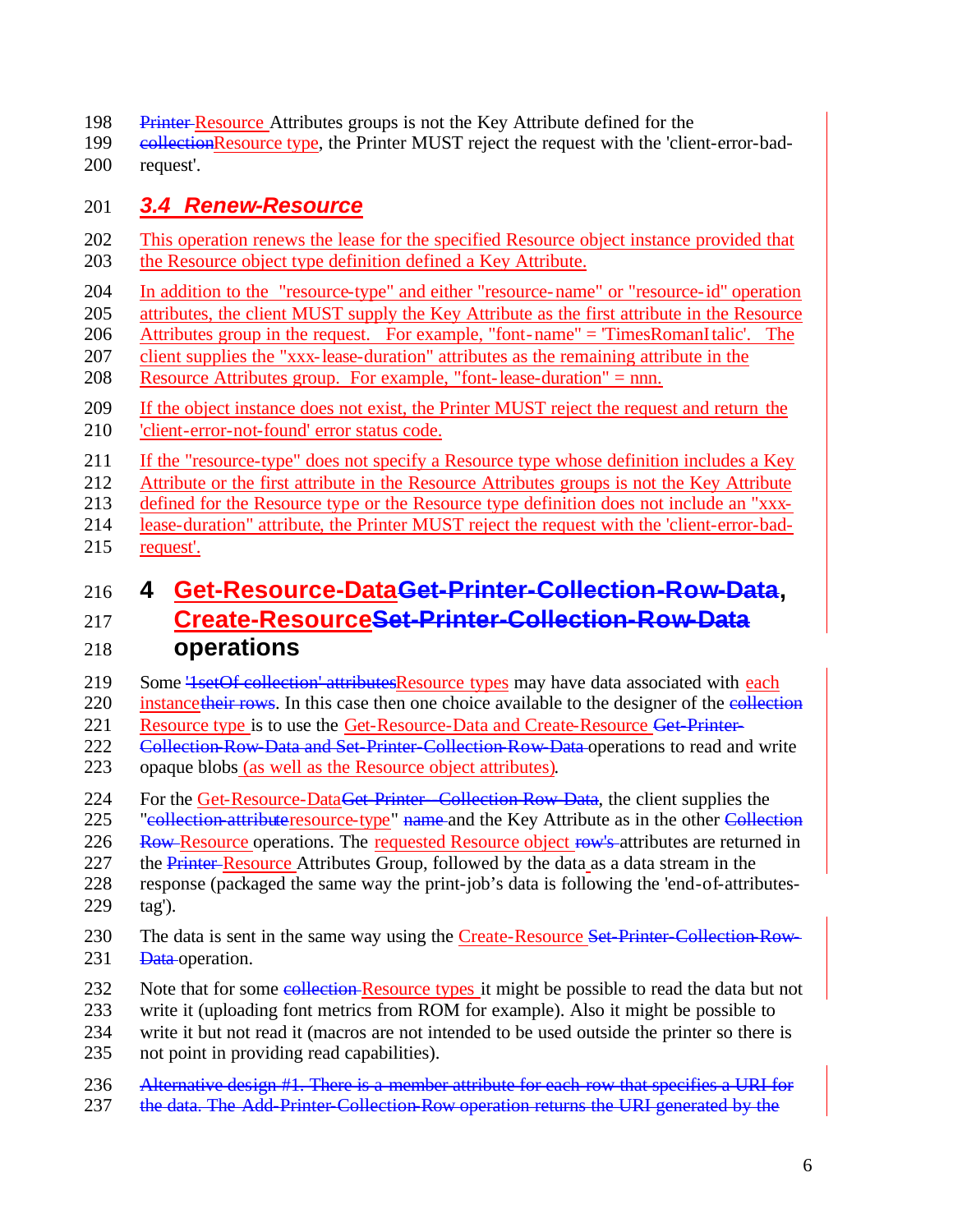- Printer when the row is created. The data is got and set by HTTP GET and POST to that
- 239 URI. One problem with using HTTP GET and PUT to get or set data is the security
- 240 ehecking. For example, ordinary users may not be able to add some resources to the
- 241 Printer, such as media, but may be able to add other resources, such as images, to the
- 242 Printer (for a leased amount of time).
- 243 Alternative design #12. Collections-Resource types that have associated data have
- 244 explicit row-object creation and operations (Load-Font operation for example) but the
- 245 data is read by HTTP get or an IPP Get-Printer-Collection-Row-DataGet-Resources and
- Get-Resource-Attributes operations. This alternative overcomes the non-atomic nature of
- adding a row then uploading the data.

### **5 Observations**

- 249 Some collections Resource types may have read-only rows object instances and read-
- 250 write rows-object instances (fonts supported may include ROM fonts and soft fonts).
- 251 Jobs and Subscriptions could have been done using 'lsetOf collection' Printer
- 252 attributesResource objects of type 'job' and 'subscription', but since-we already have
- operations defined for Jobs and Subscription objects.
- Driver down loading could have been done using '1setOf collection' Printer
- attributesResource objects of type 'driver', but we have a specification that uses Get-
- Printer-Attributes and a new Get-Client-Print-Support-Files operation.
- 257 Expiration times for collection rows-Resource types can be specified in the collection
- 258 Resource type definition if that is what the **collection-Resource type** needs. For example,
- if users are allowed to down load images into the Printer for a period of time.
- This mechanism is only defining a standardized ways of viewing structured data it does not imply that common mechanisms must be used by implementations.

# **6 Suggested member Resource attributes**

- In order to get some consistency in definition of '1setOf collection' Printer
- 264 attributesResource types, the following member attribute names and attribute syntaxes 265 are suggested if the <del>member</del>-attribute is appropriate for the resource type. However, none
- of these attributes are REQUIRED for a definition.
- For key attributes that a client can supply (but cannot modify):
- xxx-name (name(127)) or xxx-key (name(127) | type3 keyword) Key Attribute
- 
- For attributes that a client can supply (or modify):
- xxx-info (text(127)) general information
- xxx-create-date-time (dateTime) the date and time that the resource was originally created, not added to the Printer.
- xxx-lease-duration (integer(0:MAX)) lease duration in seconds, 0 is infinite
- xxx-data-uri (1setOf uri) uri of the data when supplied by the client
- xxx-data-k-octets (integer(0:MAX)) size of the data
- xxx-data-compression (type3 keyword) data compression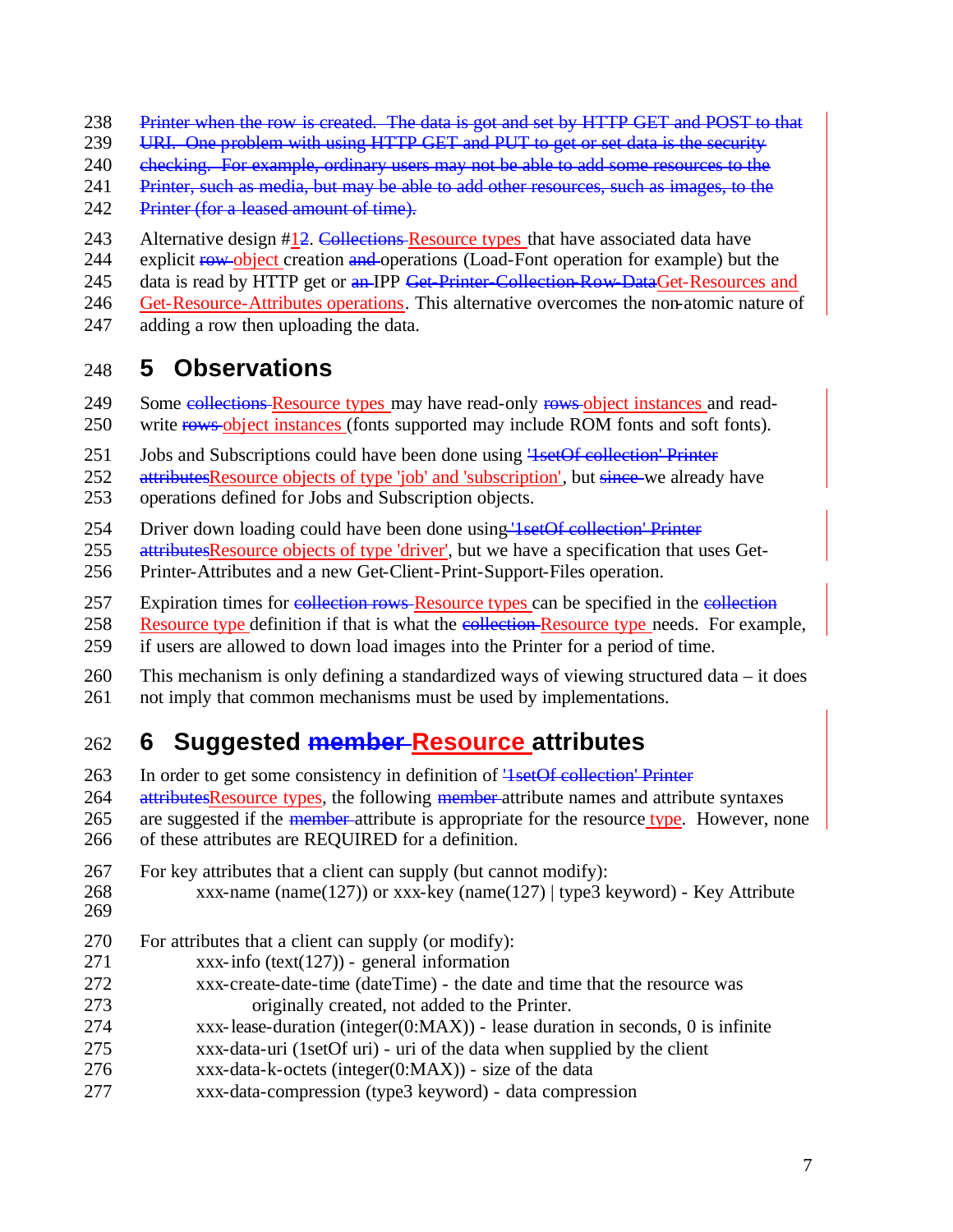| 278 |                                                                                         |
|-----|-----------------------------------------------------------------------------------------|
| 279 | For READ-ONLY attributes populated by the Printer:                                      |
| 280 | $xxxx$ -id (integer(1:MAX)) - integer id for those resources that do not have a natural |
| 281 | name supplied by the client.                                                            |
| 282 | $xxx$ -create-user-name (name $(MAX)$ ) - user name who added the resource to the       |
| 283 | Printer                                                                                 |
| 284 | $xxx$ -create-time (integer(MIN:MAX)) - the "printer-up-time" when the resource         |
| 285 | was added to the Printer. A 0 or negative value means before this Printer               |
| 286 | power-up (see RFC 2911 section 4.3.14).                                                 |
| 287 | xxx-expiration-time (integer( $0:MAX$ )) - the "printer-up-time" when the lease         |
| 288 | expires                                                                                 |
| 289 | xxx-data-uri (1setOf uri) - uri of the data when supplied by the Printer                |
| 290 |                                                                                         |

# 291 **7 Possible Resource types'1setOf collection' Printer**  292 **attributes**

| Collection             | <b>Identifying</b><br>memberKey Attribute | <b>Members</b>                          | Data         |
|------------------------|-------------------------------------------|-----------------------------------------|--------------|
| Input trays            | name                                      | Loaded media, state,<br>capacity, level | none         |
| Output bins            | name                                      | State, capacity, level                  | none         |
| Fonts<br>supported     | Name (face-size-style)                    | Size, style, format                     | Font metrics |
| Media-<br>descriptions | name                                      | Size, weight,                           | none         |
| <b>Macros</b>          | name                                      | Date, format                            | Macro data   |
| Images                 | name                                      | Date, format,<br>description            | Image data   |

293

# 294 **8 Examples**

 These are examples of how this proposal could be used to represent various items. The full variety of choices is used. *These are not intended as actual proposals for their respective collections, but rather just indicate how the mechanism proposed in this paper would work.*

#### 299 *8.1 Input-trays*

300 The "input-tray-rows-supported" (1setOf collection) Printer attribute contains one row for 301 each input tray supported by the printer.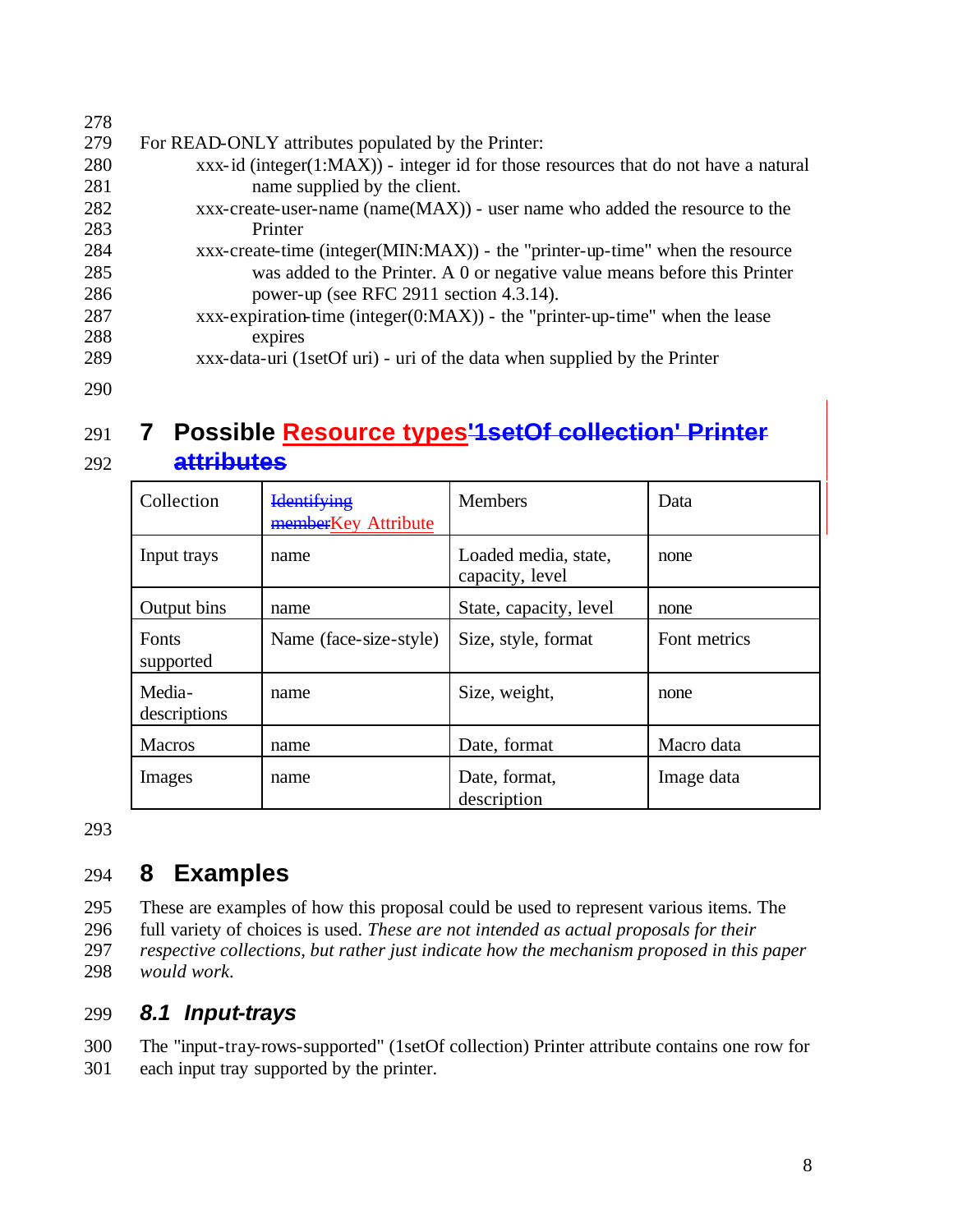- The rows are identified by an "input-tray-name" (type3 keyword | name(MAX)) Key
- Attribute whose value is either defined by the PWG or is defined by the implementation.
- The values of the "input-tray-name" member attribute may be submitted in a Job Creation
- operation as the value of a (new) "input-tray" Job Template attribute.
- The member attributes include "input-tray-max-capacity", "input-tray-current-level", "input-tray-status", and "input-tray-media-name" with semantics taken from the Printer MIB.
- The rows of this collection are read using the Get-Printer-Collection-Rows operation.
- Rows are not created or deleted, though in some implementations, certain member
- attributes, such as "input-tray-media-name" can be set.

### *8.2 Media descriptions*

- The "media-rows-supported" (1setOf collection) Printer attribute contains one row for
- each supported / known media. See the PWG Production Printing Extension spec for the
- definition of the member attributes. The "media-col" (collection) Job Template attribute
- can be supplied by the client in Job Creation operations.
- The rows are identified by a "media-key" (type3 keyword | name(MAX)) Key Attribute
- whose value is either defined by the PWG or is defined by the administrator. The values
- of the "media-key" member attribute may be submitted in a Job Creation operation as the
- value of the IPP/1.1 "media" Job Template attribute.
- The member attributes include "media-size" (1setOf collection) {x-dimension, y-
- dimension", "media-weight", "media-color", etc.
- The rows of this collection are read using Get-Printer-Collection-Rows. Rows are created
- using the Add-Printer-Collection-Row operation and deleted using the Delete-Printer-
- Collection-Row operation.

#### *8.3 Images*

- The "image-rows-supported" (1setOf collection) Printer attribute contains one row for each supported / known.
- The rows are identified by an "image-name" (name(MAX)) Key Attribute whose value is
- either defined by its creator. The values of the "image-name" member attribute may be
- submitted in a Job Creation operation as the value of the (new) "image" Job Template attribute.
- Member attributes include "image-size", "image-format", "image-version", etc. The
- images are created by a (new) image-specific operation: Load-Image. This operation
- includes all the member attributes that describe the image plus the image data as an
- attached 'print-job' data stream. Some member attributes are derived from the image
- (size for example).
- The Set-Printer-Collection-Row-Data operation is not used. Instead, a (new) Load-
- Image operation is defined and the client may specify an expiration time for the image.